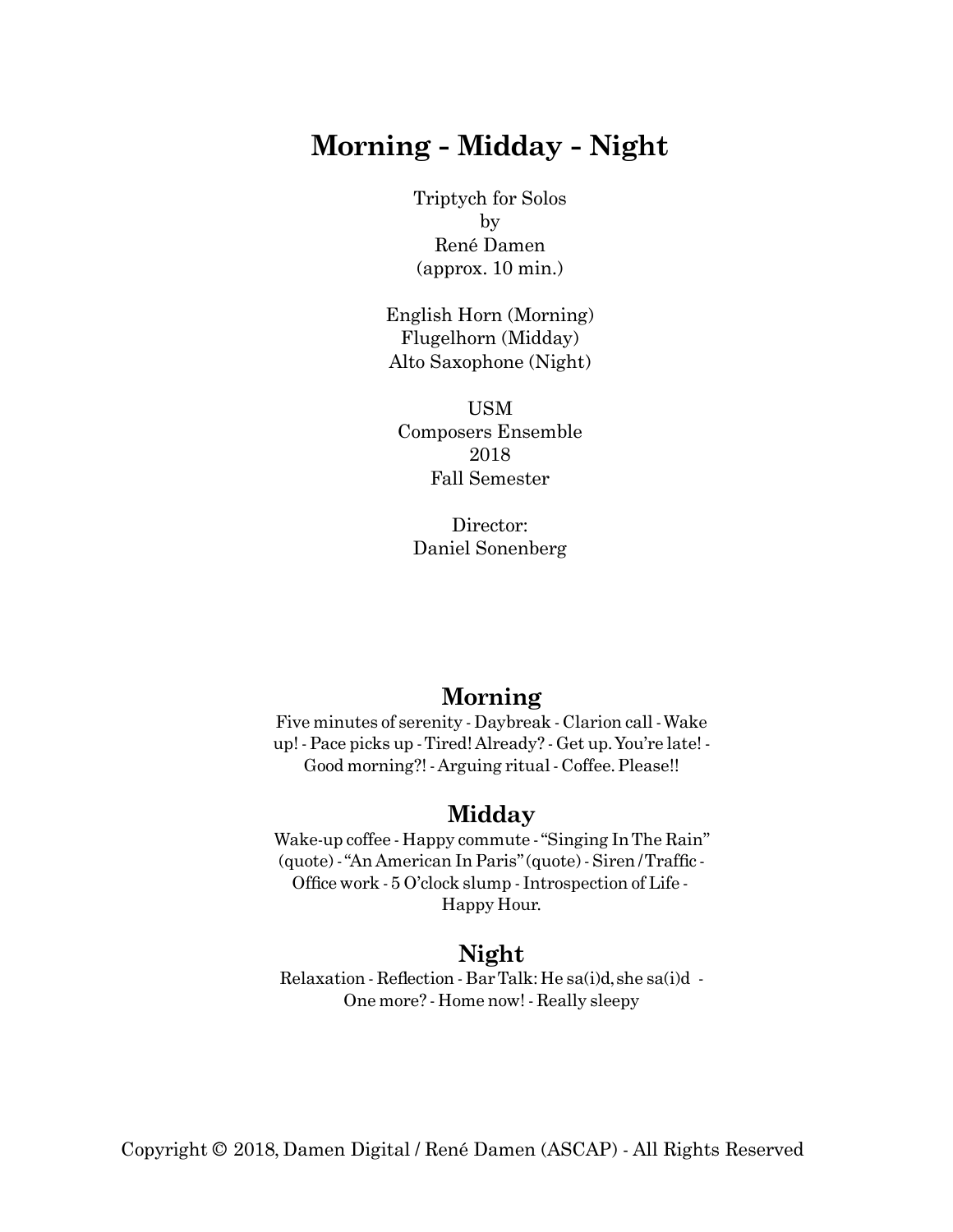# 1) Morning

English Horn

#### "Morning - Midday - Night" Triptych for Solos

René Damen

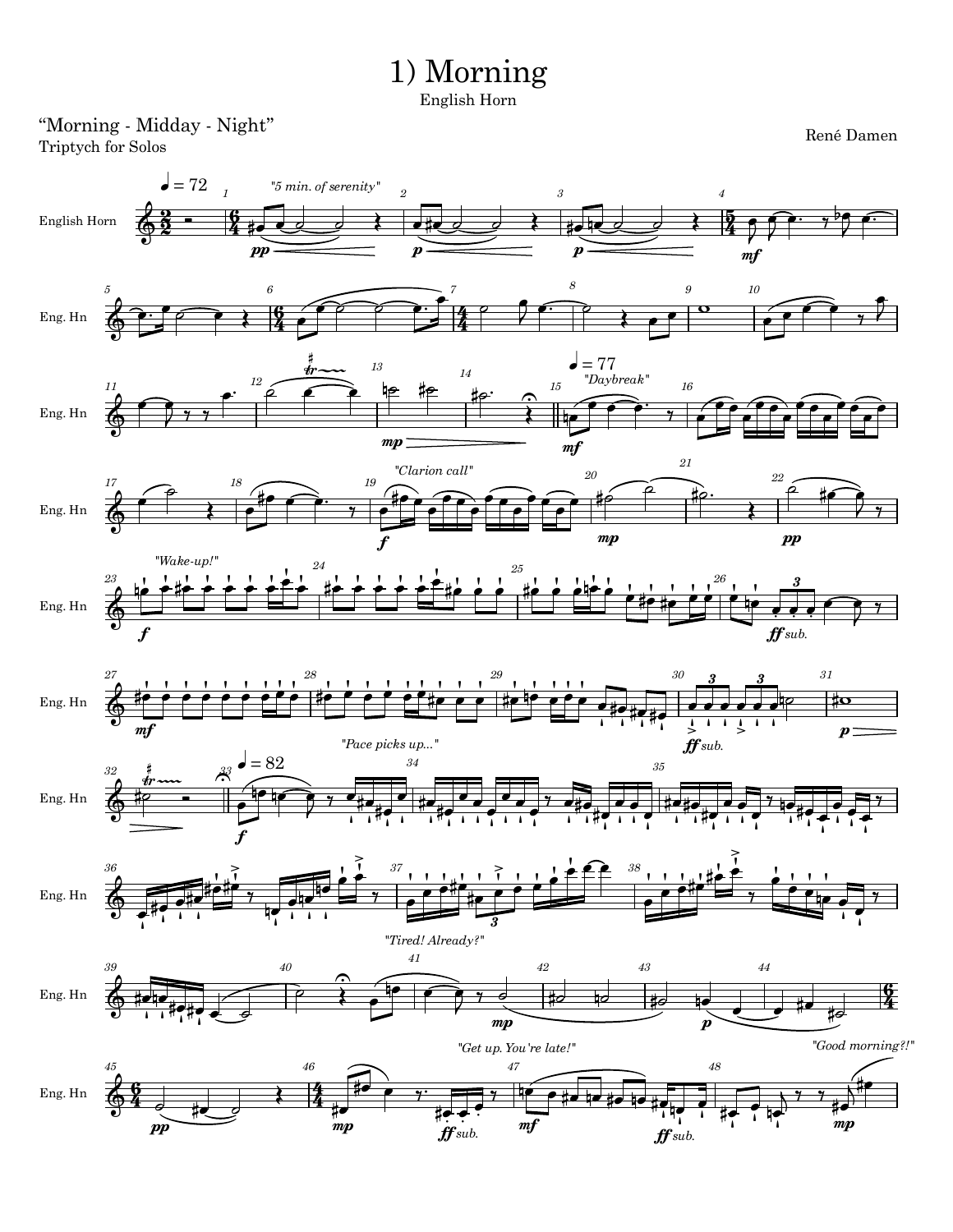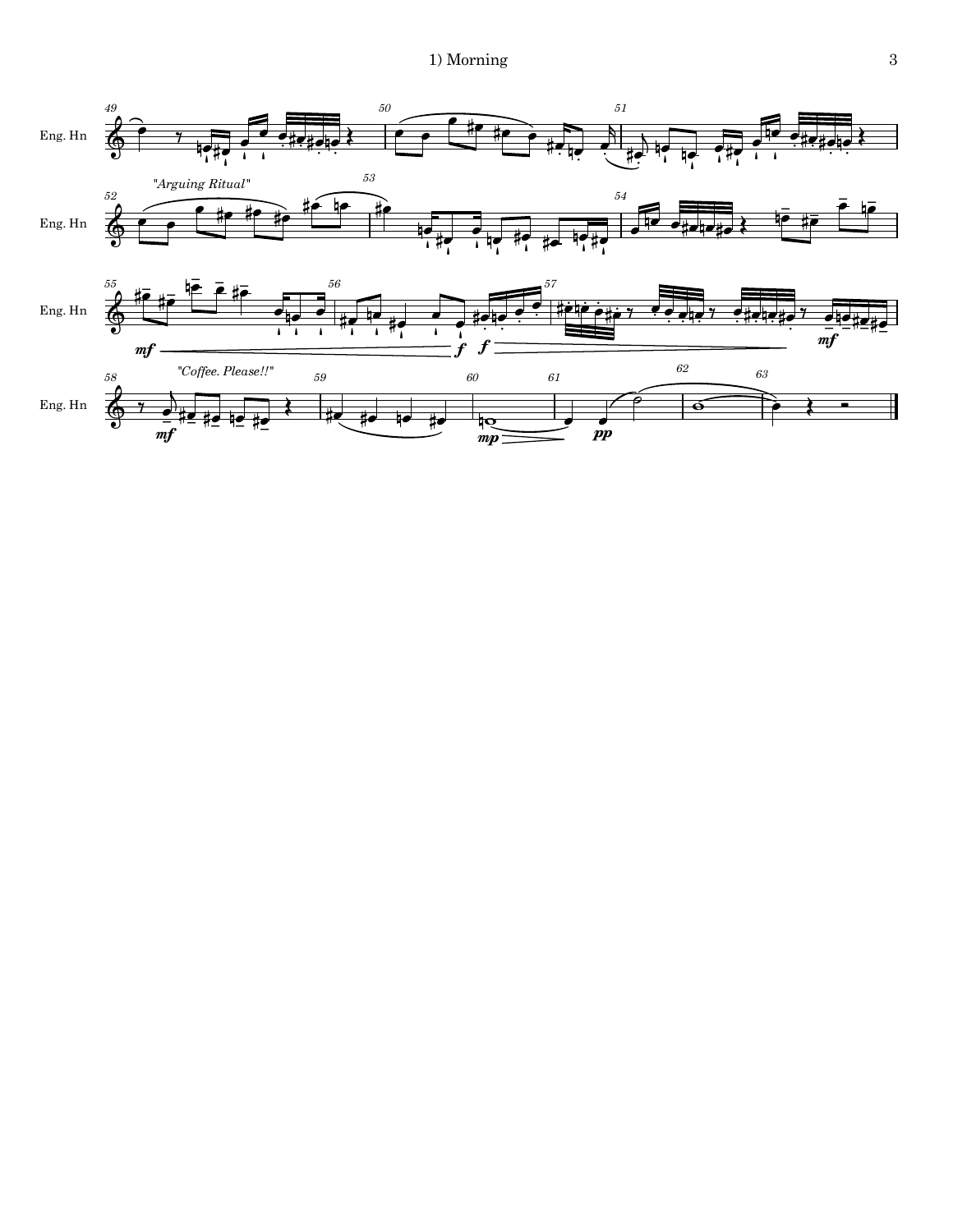2) Midday Flugelhorn

"Morning - Midday - Night" Triptych for Solos



René Damen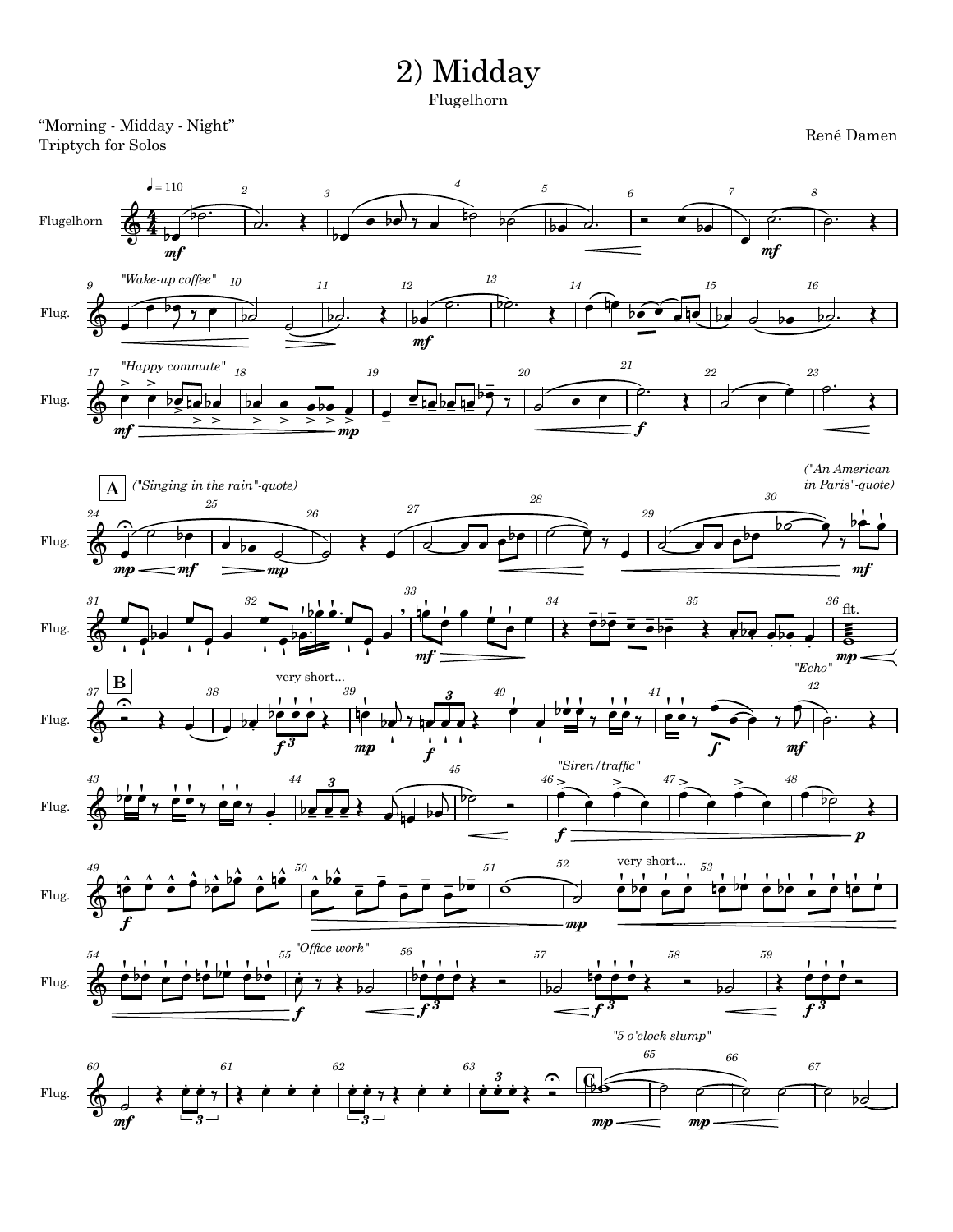

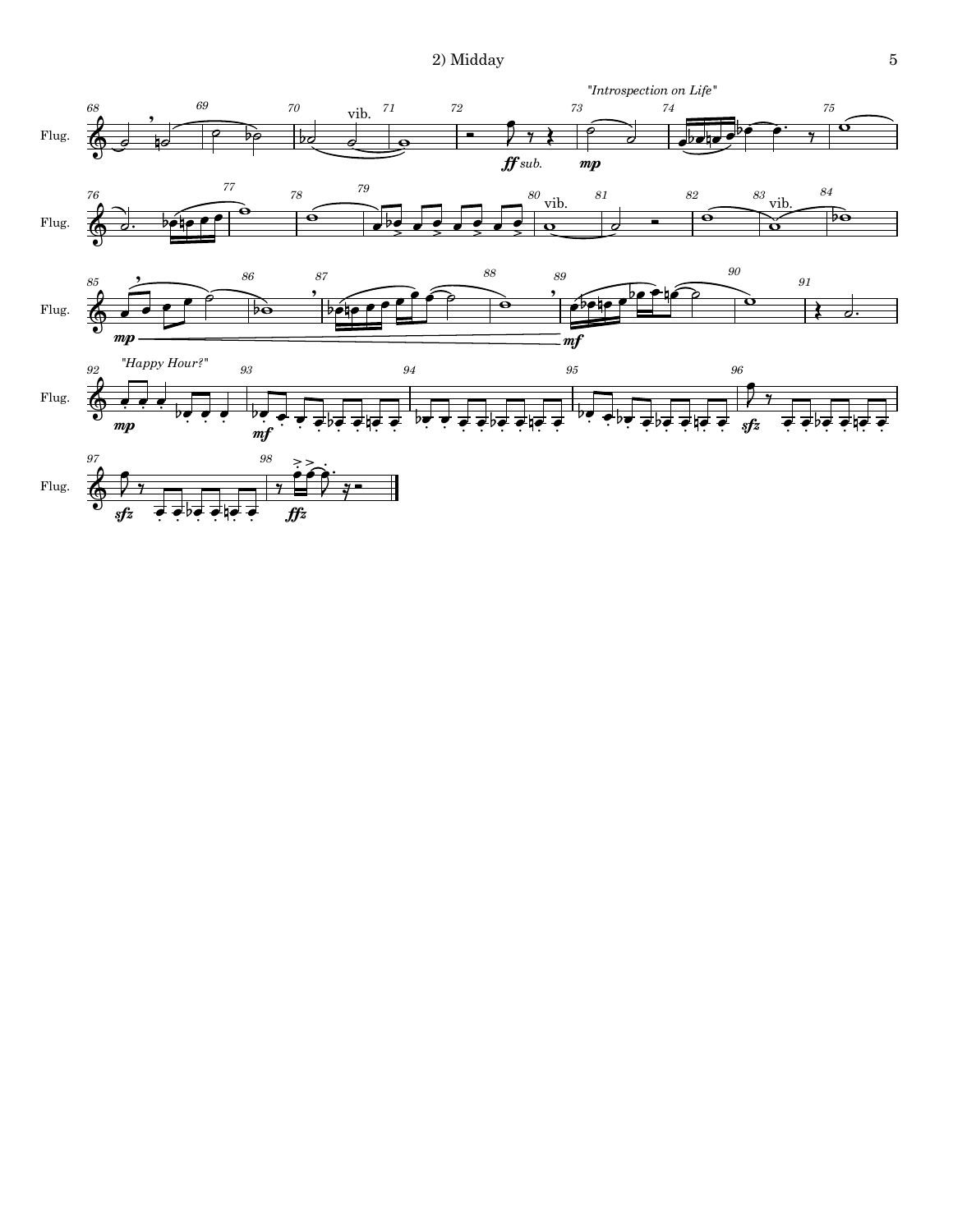

Alto Saxophone

"Morning - Midday - Night" Triptych for Solos

René Damen